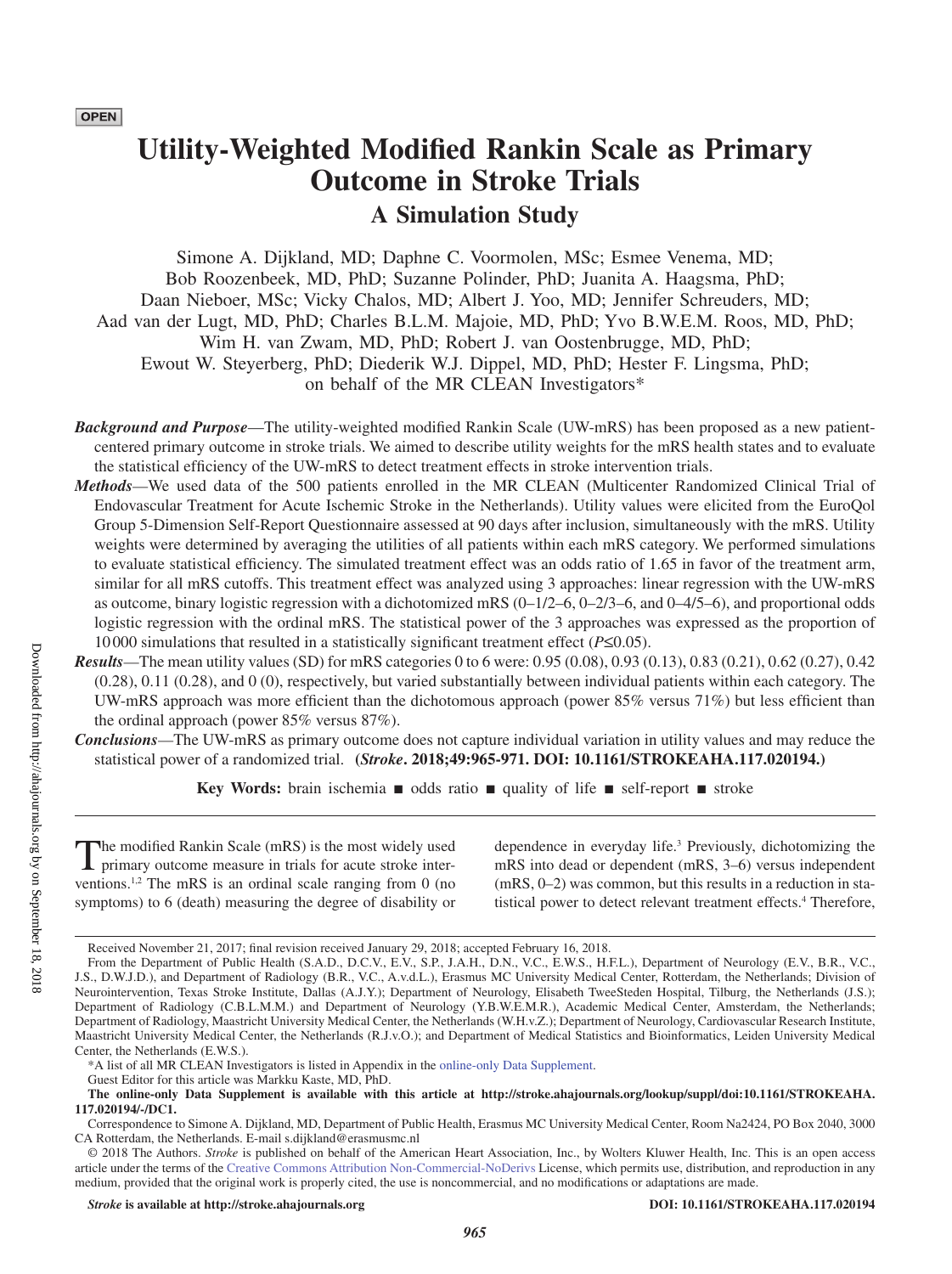statistical approaches preserving the ordinal nature of outcome measures, such as proportional odds logistic regression, have been recommended for stroke and other neurological disorders.<sup>1,5–8</sup>

Currently, the importance of incorporating quality of life (QoL) in outcome analysis in stroke trials is increasingly recognized.9–11 For the mRS to reflect both treatment effect and patient perception, the utility-weighted mRS (UW-mRS) has been proposed and used as primary end point.<sup>2,12,13</sup> In the UW-mRS, utilities based on the EuroQol Group 5-Dimension Self-Report Questionnaire (EQ-5D-3L) values are assigned to the mRS health states. Two prior studies reported utility weights for the mRS health states: 1 representing the values of patients and 1 representing the values of clinicians. The utility weights that were proposed for the UW-mRS are based on these 2 studies.<sup>12</sup> Compared with the ordinal mRS, the UW-mRS showed similar statistical power to detect treatment effects in empirical data in a wide range of stroke trials.<sup>12</sup> However, because in empirical data, the true treatment effect is unknown, the only valid method to assess statistical power is simulation.

We aimed to describe utility weights for the mRS health states and to evaluate the statistical efficiency of the UW-mRS to detect treatment effects in stroke trials.

#### **Methods**

Anonymized trial data and analytic methods that support our study findings are available from the principal investigator (e-mail: mrclean@erasmusmc.nl) on reasonable request.

## **Study Population**

We used individual patient data of the 500 patients enrolled in the MR CLEAN (Multicenter Randomized Clinical Trial of Endovascular Treatment for Acute Ischemic Stroke in the Netherlands). MR CLEAN was a phase III, multicenter randomized clinical trial, designed to evaluate whether intra-arterial treatment (within 6 hours of symptom onset) plus usual care would be more effective than usual care alone in patients with acute ischemic stroke and a proximal arterial occlusion in the anterior cerebral circulation. The primary outcome was the mRS at 90 days, and the secondary outcome was the EQ-5D-3L at 90 days. In MR CLEAN, ethics approval was obtained from the local institutional review boards of the participating centers, and written informed consent was obtained from patients or legal representatives before randomization<sup>14</sup>

#### **Modified Rankin Scale**

The mRS is a measure of functional outcome after stroke, evaluating the degree of disability or dependence in daily life. The scale is derived from clinical assessment by a trained nurse or a physician and consists of 7 grades ranging from 0 (no symptoms) to 6, with 5 indicating severe disability and 6 indicating death. A score of ≤2 indicates functional independence.<sup>3</sup>

## **Utilities**

Utilities represent preferences for mRS health states and range from 0 (death) to 1 (perfect health). Utility values of poor outcome categories might even be negative, indicating that they are valued worse than death.15 In MR CLEAN, utility values were elicited using the EQ-5D-3L responses of patient, proxy, or healthcare provider assessed at 90 days after inclusion, simultaneously with the mRS. The EQ-5D-3L consists of 5 dimensions (mobility, self-care, usual activities, pain/discomfort, and anxiety/depression) with 3 levels each (no problems, some problems, and extreme problems), thus defining

 $243$  ( $3<sup>5</sup>$ ) distinct health states.<sup>16</sup> Converting the EQ-5D-3L responses into utility values was done according to the Dutch tariff—a countryspecific value set established based on the time trade-off method.<sup>17</sup> Patients who died before the follow-up interviews at 90 days received a utility value of zero. The utility values ranged from −0.33 to 1.00. We determined utility weights for each mRS category by averaging the derived utilities (including the negative values) of all patients within each mRS health state (eg, the utility weight for mRS=1 is the average of the utilities of all patients with mRS=1). Additionally, we matched the utility values proposed by Chaisinanunkul et al,<sup>12</sup> who collapsed mRS 5 to 6 by assigning a utility weight of zero to both categories, to our mRS values.

## **Simulations for Statistical Efficiency**

Statistical efficiency was evaluated based on simulations that utilized the MR CLEAN database. For a single simulation, 500 patients were sampled at random with replacement. For each patient, the predicted probability of each possible outcome on the 7-point ordinal mRS was modeled as a function of the baseline covariates. These covariates were identical to those in MR CLEAN and included age, stroke severity (National Institutes of Health Stroke Scale) at baseline, time from stroke onset to randomization, status with respect to previous stroke, atrial fibrillation, diabetes mellitus, and occlusion of the internal carotid artery terminus (yes/no).<sup>14</sup>

Using these estimated probabilities, an actual outcome in terms of an mRS or UW-mRS was simulated. Treatment (yes/no) was randomly assigned, and the simulated treatment effect was an odds ratio (OR) of 1.65 ( $\beta$ =0.5) in favor of the treatment arm, similar for all mRS cutoffs. We also evaluated a scenario with no treatment effect, by simulating a treatment effect of OR=1.0 ( $\beta$ =0). During this process, samples of 500 subjects were generated representing 250 patients from the control group and 250 from the intervention group, with a known treatment effect. This was then repeated 10000×.

The data were analyzed by 3 different statistical approaches. First, we dichotomized the 90-day mRS in 3 different ways of favorable versus unfavorable outcome: 0 to 1 versus 2 to 6, 0 to 2 versus 3 to 6, and 0 to 4 versus 5 to 6. The treatment effect on the dichotomized mRS was determined using binary logistic regression. Second, we used proportional odds logistic regression for analysis of the treatment effect on the ordinal mRS. We fitted a proportional odds logistic regression model with the 7-point ordinal mRS scale as outcome. The proportional odds model estimates a common OR over all health state transitions within the mRS. According to the proportional odds assumption, the common OR is an accurate reflection of the overall treatment effect if the ORs are the same for each health state transition. If there is agreement regarding the ordinality of the mRS, the common OR can be interpreted as a summary measure of treatment effect even if the proportional odds assumption is violated.18 Third, treatment effect on the UW-mRS was analyzed using linear regression, as proposed by Chaisinanunkul et al.<sup>12</sup>

Each of the 3 approaches yielded either a significant (*P*≤0.05) or a nonsignificant treatment effect (*P*>0.05, 2 sided). The power (or type 1 error in case of no treatment effect) of each statistical approach was estimated as the proportion of the 10 000 analyses, which resulted in a statistically significant treatment effect.

Associations were expressed as ORs or β with 95% confidence intervals (CIs), averaged over all simulations. All analyses were performed unadjusted and adjusted for the prespecified covariates identical to those mentioned above. Statistical analyses were performed with R software, version 3.3.2 (R Foundation for Statistical Computing, Vienna, Austria). Missing data on time from stroke to randomization (0.4%) and level of vessel occlusion (0.2%) was statistically imputed using simple imputation (replacement by mean or mode, as applicable).

## **Results**

# **Study Population**

All 500 participants from the MR CLEAN trial were included in our analysis. The mRS at 90 days was available for all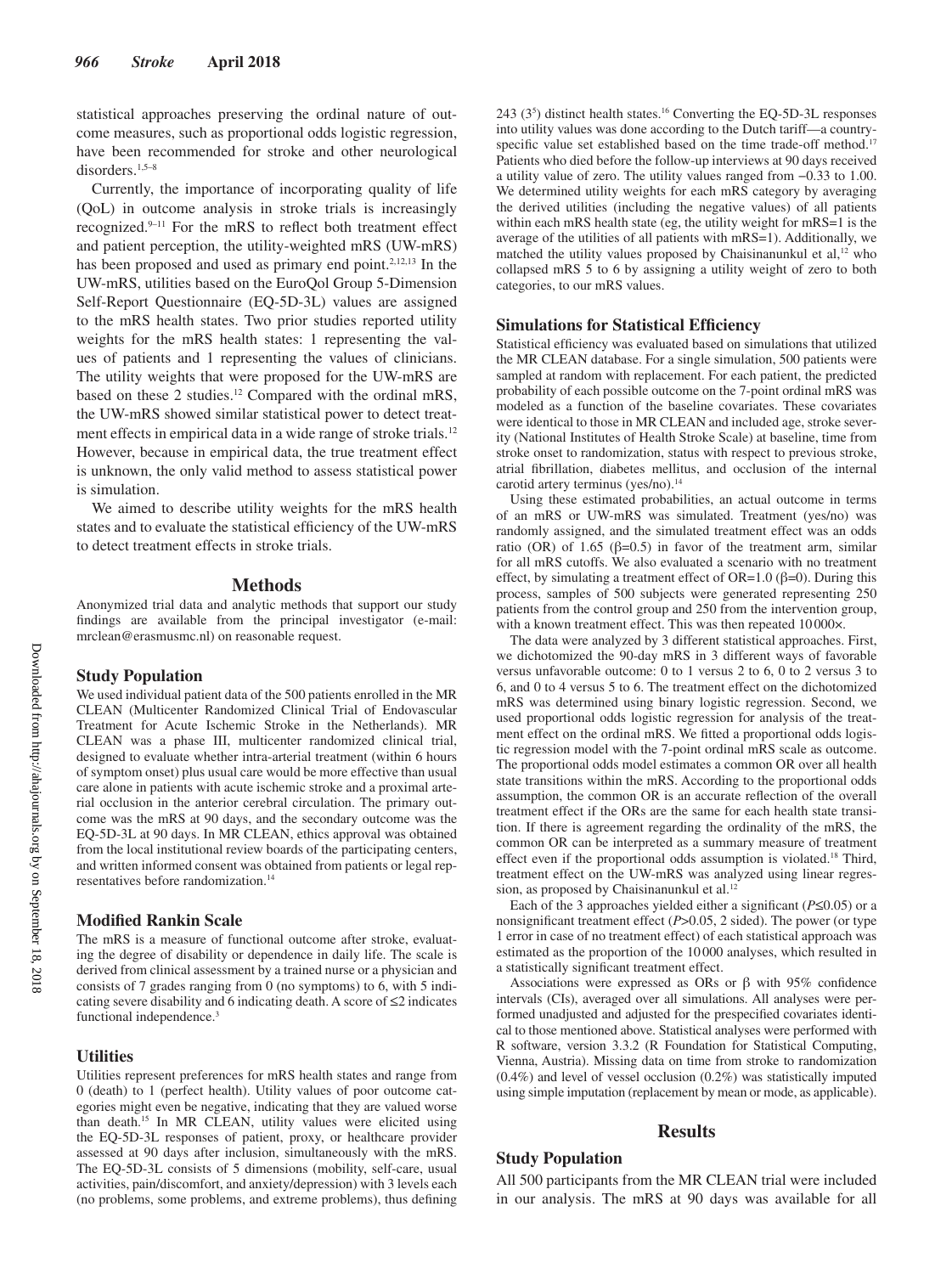patients. The EQ-5D-3L assessments, and consequently the utility values, were available in 457 patients (including 108 patients who died before follow-up). In 43 patients (8.6%), mRS assessment could not be followed by an EQ-5D-3L assessment. In 192 patients (38%), the EQ-5D-3L was completed by a proxy.

The total study population had a mean age of 65 years (SD, 14 years), and most patients (58%) were men (Table 1). The intervention and control groups were similar in terms of baseline and treatment characteristics. The number of patients with poor outcome (mRS, 3–6) at 90 days was lower in the intervention group than in the control group (Figure 1).

## **Utility Weights**

The mean utility values (SD) for mRS categories 0 to 6 were: 0.95 (0.08), 0.93 (0.13), 0.83 (0.21), 0.62 (0.27), 0.42 (0.28), 0.11 (0.28), and 0 (0), respectively (Table 2). We observed substantial variation in utility values within each mRS category (Figure 2). Within MR CLEAN, the mean UW-mRS for the intervention group was significantly higher when compared with the control group (Table 2).

## **Table 1. Baseline Characteristics of the 500 Patients in the MR CLEAN Trial**

|                                                                                 | Intervention $(n=233)$                                    | Control (n=267)   |  |  |
|---------------------------------------------------------------------------------|-----------------------------------------------------------|-------------------|--|--|
| <b>Baseline Variable</b>                                                        | <b>Intra-Arterial Treatment</b><br><b>Plus Usual Care</b> | <b>Usual Care</b> |  |  |
| Age, y; median (IQR)                                                            | 65.8 (54.5-76.0)                                          | 65.7 (55.5-76.4)  |  |  |
| Male sex                                                                        | 135 (58%)                                                 | 157 (59%)         |  |  |
| NIHSS score, median (IQR)                                                       | 17 (14-21)                                                | 18 (14-22)        |  |  |
| Previous ischemic stroke                                                        | 29 (12%)                                                  | 25 (9%)           |  |  |
| Atrial fibrillation                                                             | 66 (28%)                                                  | 69 (26%)          |  |  |
| Diabetes mellitus                                                               | 34 (15%)                                                  | 34 (13%)          |  |  |
| Prestroke mRS                                                                   |                                                           |                   |  |  |
| $\mathbf{0}$                                                                    | 190 (82%)                                                 | 214 (80%)         |  |  |
| 1                                                                               | 21(9%)                                                    | 29 (11%)          |  |  |
| 2                                                                               | 12 (5%)                                                   | 13 (5%)           |  |  |
| >2                                                                              | 10 (4%)                                                   | 11 (4%)           |  |  |
| Treatment with IV alteplase                                                     | 203 (87%)                                                 | 242 (91%)         |  |  |
| Time from stroke onset to<br>start of IV alteplase, min;<br>median (IQR)        | 85 (67-110)                                               | 87 (65 - 116)     |  |  |
| Occlusion of the internal<br>carotid artery terminus*                           | 59 (25%)                                                  | 75 (28%)          |  |  |
| Time from stroke onset to<br>randomization, min; median<br>$(IQR)$ <sup>+</sup> | 204 (152-251)                                             | 196 (149-266)     |  |  |
| Time from stroke onset to<br>groin puncture, min; median<br>(IQR)               | 260 (210-313)                                             | <b>NA</b>         |  |  |

IQR indicates interquartile range; IV, intravenous; mRS, modified Rankin Scale; NA, not applicable; and NIHSS, National Institutes of Health Stroke Scale. \*No vessel imaging in 1 patient in the control group.

†Data were missing for 2 patients in the intervention group.

## **Outcome Analysis in MR CLEAN**

Ordinal analysis of the mRS showed improved functional outcomes in favor of the intervention, consistent throughout all categories of the mRS except for death (adjusted common OR, 1.67; 95% CI, 1.21–2.30; Figure 1). The dichotomous approach led to slightly stronger treatment effects for cutoffs mRS 0 to 1 and 0 to 2 (adjusted OR, 2.07 [95% CI, 1.07–4.02] and 2.16 [95% CI, 1.39–3.38], respectively). The fact that the ORs were not equal for the different cutoffs might imply that the proportional odds assumption did not hold perfectly in the empirical data. Linear analysis of the UW-mRS resulted in an adjusted β of 0.086 (95% CI, 0.033–0.131).

## **Simulations**

For all 3 prespecified mRS dichotomizations, intra-arterial treatment was positively associated with better outcomes (adjusted OR, 1.66–1.68; Table 3). The estimated treatment effects were similar to the simulated (true) treatment effect of 1.65. When comparing the 3 different mRS cutoffs, the statistical efficiency for the cutoff of mRS 0 to 2 versus 3 to 6 was highest (power 71% versus 62% for mRS 0-1 and 35% for mRS 0–4). This could be explained by an almost equal distribution of patients among both categories for this cutoff (Table 3).

Ordinal analysis of the mRS estimated an adjusted treatment effect of common OR=1.66 (95% CI, 1.41–1.95; Table 3), similar to the dichotomous approach. However, the ordinal approach was statistically more efficient (power 87% versus  $71\%$ ).

Linear regression analysis of the UW-mRS estimated an adjusted beneficial treatment effect of  $β=0.075$  (95% CI, 0.027–0.125; Table 3). The UW-mRS approach was statistically less efficient in detecting treatment effects compared with the ordinal approach (power 85% versus 87%). Matching the utilities of Chaisinanunkul et al to the mRS values in MR CLEAN led to similar results (Tables 2 and 3). However, the assumptions of the linear model were not met because there was non-normality of the residuals (Figure I in the online-only Data Supplement).

In the simulations without a treatment effect, a proportion of false-positives (type 1 error) of around 5% was estimated for all 3 statistical approaches (data not shown).

## **Discussion**

We evaluated the UW-mRS—a recently proposed patient-centered outcome measure in stroke. Our study, based on a Dutch stroke intervention trial, showed that the UW-mRS does not capture the individual variation in utility values within each mRS category. Moreover, our simulations revealed that the UW-mRS approach was more efficient in detecting treatment effects than dichotomous analysis of the mRS but less efficient than the ordinal approach.

Widely used functional outcome measures in stroke intervention trials, such as the mRS, have been extensively studied concerning their feasibility in measuring disability after stroke.<sup>19,20</sup> Nevertheless, more attention has recently been aimed at incorporating patient-reported QoL in stroke outcome measures.<sup>10,11</sup>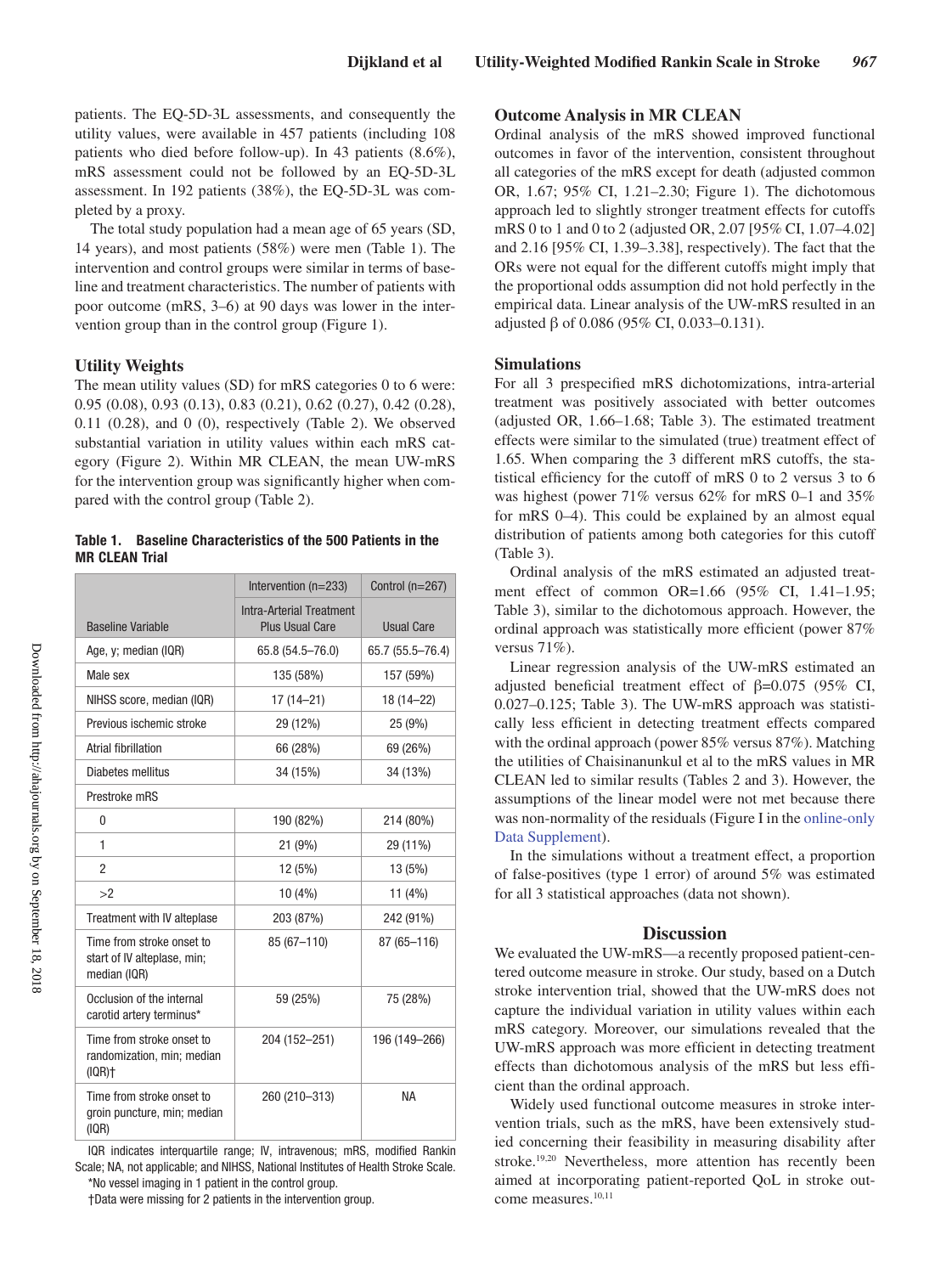

**Figure 1.** Distribution of the modified Rankin Scale at 90 days among intervention and control groups.

As part of this trend, the UW-mRS has been proposed as a new primary patient-centered outcome measure in acute stroke intervention trials. In empirical data, the UW-mRS was equally statistically efficient in detecting treatment effects compared with ordinal analysis of the mRS.<sup>12</sup> Based on that study, the UW-mRS was recently used as the primary end point in the DAWN trial (Diffusion-Weighted Imaging or Computerized Tomography Perfusion Assessment With Clinical Mismatch in the Triage of Wake Up and Late Presenting Strokes Undergoing Neurointervention With Trevo), $13$  and it is expected that more trials will follow. However, the study by Chaisinanunkul et al was only based on analyses of empirical sets of data. Because the true treatment effect in empirical data is unknown and different treatment effects on different outcome measures could be caused by random variation, the only valid method to assess the power of a statistical approach is a simulation study, as we performed.

**Table 2. Mean Utility Values per mRS Category and Mean UW-mRS in MR CLEAN and the Study by Chaisinanunkul et al**

|                    | No. of Patients<br><b>MR CLEAN</b> | Mean (SD)      | Chaisinanunkul et<br>al <sup>12</sup> , Mean Utility<br>Values |  |  |  |  |  |
|--------------------|------------------------------------|----------------|----------------------------------------------------------------|--|--|--|--|--|
| mRS                |                                    |                |                                                                |  |  |  |  |  |
| 0                  | 7                                  | 0.95(0.08)     | 1.00                                                           |  |  |  |  |  |
| 1                  | 36                                 | 0.93(0.13)     | 0.91                                                           |  |  |  |  |  |
| $\overline{2}$     | 84                                 | 0.83(0.21)     | 0.76                                                           |  |  |  |  |  |
| 3                  | 87                                 | 0.62(0.27)     | 0.65                                                           |  |  |  |  |  |
| 4                  | 133                                | 0.42(0.29)     | 0.33                                                           |  |  |  |  |  |
| 5                  | 45                                 | 0.11(0.28)     | 0.00                                                           |  |  |  |  |  |
| 6                  | 108                                | 0.00           | 0.00                                                           |  |  |  |  |  |
| UW-mRS             |                                    |                |                                                                |  |  |  |  |  |
| <b>Overall</b>     | 500                                | 0.45(0.32)     | 0.40                                                           |  |  |  |  |  |
| Intervention group | 233                                | $0.50(0.33)$ * | 0.46                                                           |  |  |  |  |  |
| Control group      | 267                                | 0.41(0.31)     | 0.36                                                           |  |  |  |  |  |

MR CLEAN indicates Multicenter Randomized Clinical Trial of Endovascular Treatment for Acute Ischemic Stroke in the Netherlands; mRS, modified Rankin Scale; and UW, utility weighted.

\*Mean utility for the intervention group vs control group within MR CLEAN: *P*=0.002 (Mann–Whitney *U* test).

Intuitively, patient-centered outcomes, such as the UW-mRS, are clinically useful because they concern patientreported measures combined with the perception of the general public. These outcomes reflect patient perception and respect the nonequality of health state transitions on an ordinal scale. Nevertheless, averaging utility values for each mRS category does not reflect individual valuation of these health states: all patients within 1 mRS category receive the same utility weight, irrespective of their own valuation of this health state (Figure 2). So, the UW-mRS is in fact a revaluation of the mRS. Moreover, the utility distribution with mRS=5 being worse than death for some patients does not support collapsing mRS categories 5 to 6 as proposed by Chaisinanunkul et al. To reflect true individual valuation of health states, QoL instruments should rather be used as outcome. However, utility values derived from the EuroQol Group 5-Dimension Self-Report Questionnaire may not cover the full range of limitations relevant to patients with stroke<sup>21</sup> and may, therefore, overestimate QoL in this group. An alternative would be to use utility values derived from QoL instruments designed specifically for patients with neurological disorders, such as Neuro-QoL.22 Nevertheless, because QoL depends on many external factors, it might introduce noise, making it less suitable as a primary outcome measure.<sup>23,24</sup>

Our simulations revealed that the UW-mRS is not as statistically efficient as ordinal analysis of the mRS and may, therefore, cause a reduction in statistical power when used in randomized trials. Chaisinanunkul et al<sup>12</sup> analyzed the UW-mRS with a *t* test, implying a continuous outcome variable. We used linear regression, which is a comparable approach but allows for multivariable analysis. In theory, linear analysis is expected to be more efficient than ordinal analysis when the assumptions of the linear model are met. A linear model assumes that the errors between observed and predicted values, that is, the residuals of the regression, are normally distributed. In our analyses, however, we found non-normality of the residuals of the linear model for the UW-mRS. Because the UW-mRS remains a scale with 7 outcome categories, the assumption of normally distributed residuals can never be met. Non-normality of the residuals might cause bias because of underestimation of the standard error. Therefore, the actual power of the UW-mRS approach will be even <85%. Ordinal analysis also makes an assumption (the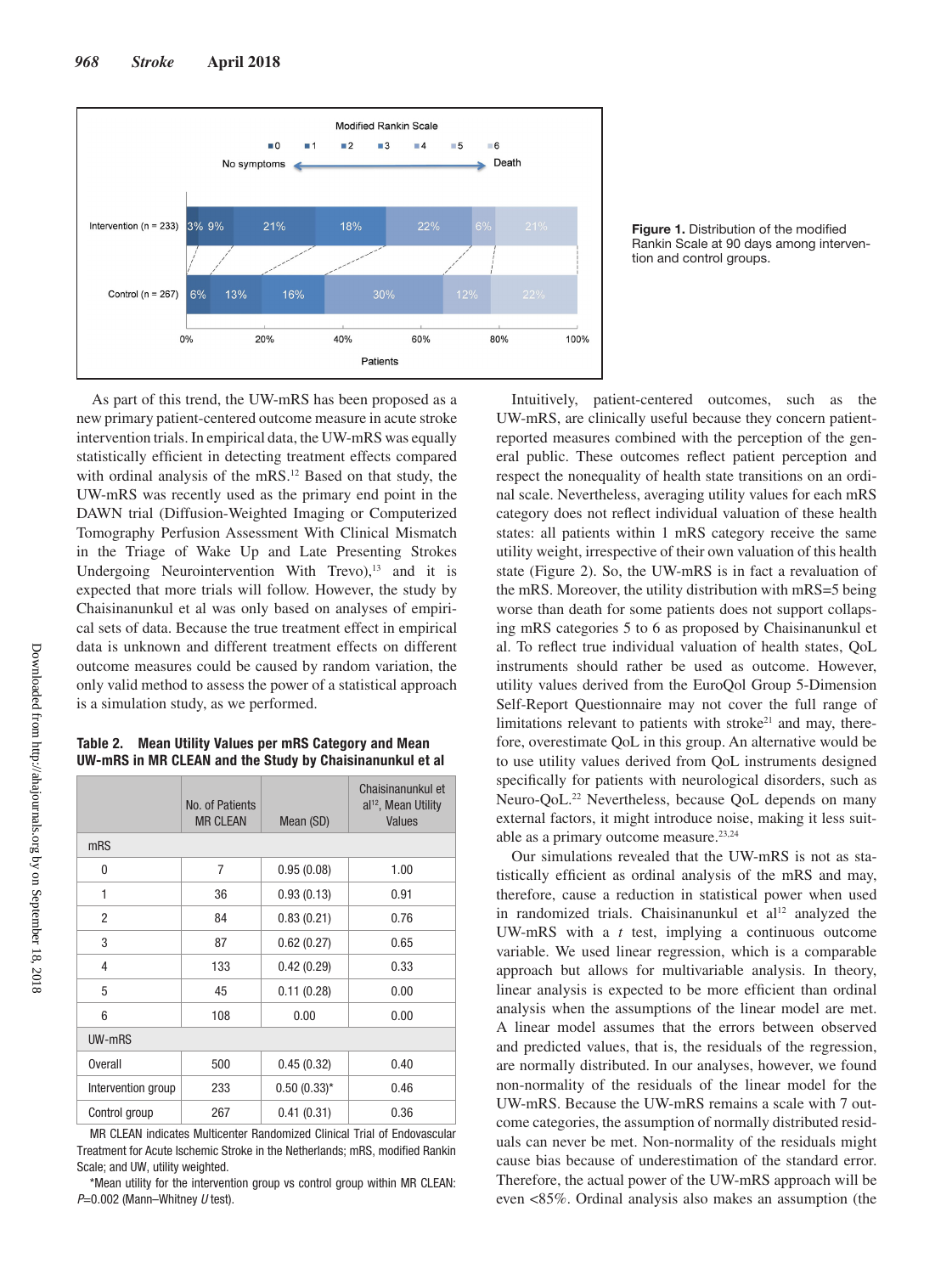

**Figure 2.** Mean EuroQol Group 5-Dimension Self-Report Questionnaire (EQ-5D-3L) utility values per modified Rankin Scale (mRS) category in MR CLEAN (Multicenter Randomized Clinical Trial of Endovascular Treatment for Acute Ischemic Stroke in the Netherlands).

proportional odds assumption), but it should be noted that the assumption of a normal distribution of the residuals in a linear model is more difficult to fulfill than the assumption of ordinality in proportional odds analyses. In line with theoretical expectations, the UW-mRS showed to be exactly as efficient as the mRS when it was analyzed with a proportional odds model (data not shown).

Defining a beneficial treatment effect in terms of the UW-mRS, and, therefore, clinical interpretability, might be

difficult. Treatment effect on the UW-mRS scale is expressed as a difference in mean UW-mRS between treatment and control groups.12 This difference can be converted into quality-adjusted life-years (QALYs) gained or lost by a certain treatment.<sup>12,25</sup> The QALY measure assumes that a year of life lived in perfect health is worth 1 QALY, and a year of life lived in a state less than perfect health is worth <1 QALY, proportional to its utility value (QALY=years of life×utility). QALYs can be used to calculate cost-effectiveness to select a certain intervention for funding.<sup>26</sup> Also, the QALY measure has been argued to be more intuitive to patients (healthy life-years gained) and, therefore, to improve communication of treatment effects.<sup>12,25</sup> However, when not converted into QALYs, treatment effects expressed as utility differences remain difficult to interpret. Moreover, clinicians and researchers are now used to working with the (common) OR.

Ordinal outcome scales are also used in other neurological disorders besides stroke. Examples are the Glasgow Outcome Scale in traumatic brain injury and the Guillain-Barre syndrome disability score in Guillain-Barre syndrome.<sup>6,7,27</sup> These ordinal outcomes could be transformed to patient-centered outcomes using utility values, similar to the UW-mRS. For randomized trials in patients with other neurological diseases, such as traumatic brain injury and Guillain-Barre syndrome, our study might, therefore, also implicate that ordinal analysis should remain the gold standard.

Our study has several strengths. The simulation study was based on data from the MR CLEAN trial, with relatively broad inclusion criteria.14 As such, our findings should be generalizable to future stroke trials. Furthermore, simulation is the most adequate method to evaluate statistical power. Also, we used

|                                                 |                               | <b>SE</b> | Power |                                  | <b>SE</b> | Power |
|-------------------------------------------------|-------------------------------|-----------|-------|----------------------------------|-----------|-------|
| <b>Binary logistic regression</b>               | Univariable OR (95% Cl)*      |           |       | Multivariable OR (95% CI)*+      |           |       |
| $0 - 1$ vs $2 - 6$                              |                               | 0.205     | 56%   |                                  | 0.226     | 62%   |
| $0 - 1$ (n=146)                                 | $1.54(1.29 - 1.83)$           |           |       | $1.67(1.08 - 2.61)$              |           |       |
| $2 - 6$ (n=354)                                 | Reference                     |           |       | Reference                        |           |       |
| $0 - 2$ vs $3 - 6$                              |                               | 0.181     | 63%   |                                  | 0.203     | 71%   |
| $0 - 2$ (n=272)                                 | $1.51(1.30 - 1.74)$           |           |       | $1.66(1.12 - 2.48)$              |           |       |
| $3-6$ (n=228)                                   | Reference                     |           |       | Reference                        |           |       |
| $0 - 4$ vs $5 - 6$                              |                               | 0.303     | 32%   |                                  | 0.326     | 35%   |
| $0 - 4$ (n=448)                                 | $1.58(1.21 - 2.07)$           |           |       | $1.68(0.89 - 3.19)$              |           |       |
| $5 - 6$ (n=52)                                  | Reference                     |           |       | Reference                        |           |       |
| Proportional odds logistic regression           | Univariable OR (95% CI)*      |           |       | Multivariable OR (95% CI)*+      |           |       |
| mRS at 90 d                                     | $1.53(1.34 - 1.75)$           | 0.159     | 76%   | $1.66(1.41 - 1.95)$              | 0.163     | 87%   |
| Linear regression                               | Univariable $\beta$ (95% CI)* |           |       | Multivariable $\beta$ (95% Cl)*† |           |       |
| UW-mRS with MR CLEAN utilities                  | $0.075(0.020 - 0.131)$        | 0.028     | 76%   | $0.075(0.027 - 0.125)$           | 0.025     | 85%   |
| UW-mRS with utilities from Chaisinanunkul et al | $0.076(0.020 - 0.133)$        | 0.029     | 75%   | $0.077(0.026 - 0.128)$           | 0.026     | 84%   |

**Table 3. Univariable and Multivariable Estimated Treatment Effects in Simulations (n=500)**

CI indicates confidence interval; MR CLEAN, Multicenter Randomized Clinical Trial of Endovascular Treatment for Acute Ischemic Stroke in the Netherlands; mRS, modified Rankin Scale; NIHSS, National Institutes of Health Stroke Scale; OR, odds ratio; and UW, utility weighted.

\*Simulated treatment effect β=0.5 (OR, 1.65).

†Adjusted for age, NIHSS at baseline, time from stroke onset to randomization, status with respect to previous stroke, atrial fibrillation, diabetes mellitus, and occlusion of the internal carotid artery terminus (yes/no).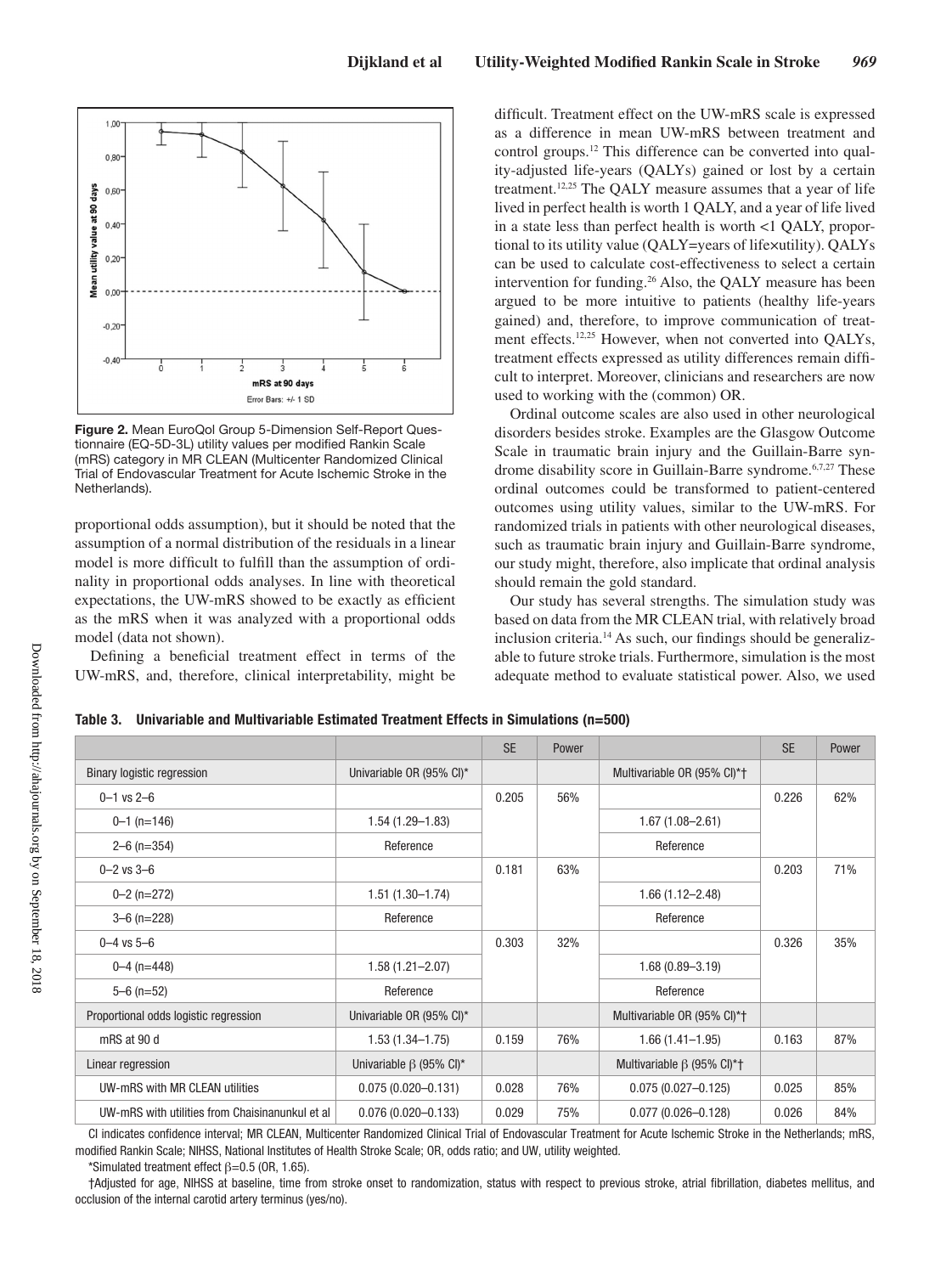utility values derived using the recommended time trade-off method, which should be less prone to bias compared with other elicitation methods.24

Some limitations should also be acknowledged. As with all simulation studies, we do not know how far our findings may be extrapolated beyond the modeled situations. For instance, we only simulated a model with a uniform treatment effect across all mRS health state transitions, which, therefore, adheres perfectly to the proportional odds assumption. However, if the proportional odds assumption would be violated, and treatment effect would not be uniform across the different outcome categories, ordinal analysis would still be the most efficient.6 Nevertheless, further validation of our results is required. Finally, we used the EuroQol Group 5-Dimension Self-Report Questionnaire assessed at 90 days after inclusion, which reflects neither short-term QoL nor the final health state. A better reflection of patient perception could be achieved by calculating QALYs based on multiple QoL measurements in 1 patient. Nevertheless, the aim of this study is not to describe QoL but to evaluate efficiency in detecting treatment effects.

In conclusion, the UW-mRS has been received as a promising new patient-centered outcome in stroke research. However, the UW-mRS does not capture individual variation in utilities within each mRS health state. Also, interpretation of treatment effect on the UW-mRS scale might be more challenging than was first suggested. Finally, clinicians and researchers should be aware of the reduction in power compared with ordinal analysis of the mRS when they use the UW-mRS as outcome measure in acute stroke intervention trials. More thorough evaluation of the UW-mRS in terms of its added value, analytic approach, and interpretation is required.

## **Sources of Funding**

The MR CLEAN trial (Multicenter Randomized Clinical Trial of Endovascular Treatment for Acute Ischemic Stroke in the Netherlands) (International Standard Randomised Controlled Trial Number registry: ISRCTNI0888758) was partly funded by the Dutch Heart Foundation and by unrestricted grants from AngioCare BV, Medtronic/Covidien/EV3, MEDAC Gmbh/LAMEPRO, Penumbra, Inc, and Top Medical/Concentric. The funding sources had no role in the study design and conduct; collection, management, analysis, and interpretation of the data; preparation, review, or approval of the manuscript; and decision to submit the manuscript for publication.

#### **Disclosures**

Dr Dijkland and D.C. Voormolen receive revenue from the CENTER-TBI (Collaborative European NeuroTrauma Effectiveness Research in Traumatic Brain Injury). Erasmus Medical Center received funds from Stryker for consultations by Dr van der Lugt. Erasmus Medical Center received funds from Stryker and Bracco Imaging for consultations by Dr Dippel. Academic Medical Center Amsterdam received funds from Stryker for consultations by Dr Majoie. Maastricht University Medical Center received funds from Stryker and Cerenovus for consultations by Dr van Zwam. The other authors report no conflicts.

#### **References**

- 1. Lees KR, Bath PM, Schellinger PD, Kerr DM, Fulton R, Hacke W, et al; European Stroke Organization Outcomes Working Group. Contemporary outcome measures in acute stroke research: choice of primary outcome measure. *Stroke*. 2012;43:1163–1170. doi: 10.1161/ STROKEAHA.111.641423.
- 2. Lees KR, Khatri P; STAIR IX Collaborators. Stroke Treatment Academic Industry Roundtable recommendations for individual data

pooling analyses in stroke. *Stroke*. 2016;47:2154–2159. doi: 10.1161/ STROKEAHA.116.012966.

- 3. van Swieten JC, Koudstaal PJ, Visser MC, Schouten HJ, van Gijn J. Interobserver agreement for the assessment of handicap in stroke patients. *Stroke*. 1988;19:604–607.
- 4. Altman DG, Royston P. The cost of dichotomising continuous variables. *BMJ*. 2006;332:1080. doi: 10.1136/bmj.332.7549.1080.
- 5. Bath PM, Gray LJ, Collier T, Pocock S, Carpenter J; Optimising Analysis of Stroke Trials (OAST) Collaboration. Can we improve the statistical analysis of stroke trials? Statistical reanalysis of functional outcomes in stroke trials. *Stroke*. 2007;38:1911–1915. doi: 10.1161/ STROKEAHA.106.474080.
- 6. McHugh GS, Butcher I, Steyerberg EW, Marmarou A, Lu J, Lingsma HF, et al. A simulation study evaluating approaches to the analysis of ordinal outcome data in randomized controlled trials in traumatic brain injury: results from the IMPACT Project. *Clin Trials*. 2010;7:44–57. doi: 10.1177/1740774509356580.
- 7. Roozenbeek B, Lingsma HF, Perel P, Edwards P, Roberts I, Murray GD, et al; IMPACT (International Mission on Prognosis and Clinical Trial Design in Traumatic Brain Injury) Study Group; CRASH (Corticosteroid Randomisation After Significant Head Injury) Trial Collaborators. The added value of ordinal analysis in clinical trials: an example in traumatic brain injury. *Crit Care*. 2011;15:R127. doi: 10.1186/cc10240.
- 8. Saver JL. Optimal end points for acute stroke therapy trials: best ways to measure treatment effects of drugs and devices. *Stroke*. 2011;42:2356– 2362. doi: 10.1161/STROKEAHA.111.619122.
- 9. Ali M, Fulton R, Quinn T, Brady M; VISTA Collaboration. How well do standard stroke outcome measures reflect quality of life? A retrospective analysis of clinical trial data. *Stroke*. 2013;44:3161–3165. doi: 10.1161/ STROKEAHA.113.001126.
- 10. Carod-Artal FJ, Egido JA. Quality of life after stroke: the importance of a good recovery. *Cerebrovasc Dis*. 2009;27(suppl 1):204–214. doi: 10.1159/000200461.
- 11. Kapoor A, Lanctôt KL, Bayley M, Kiss A, Herrmann N, Murray BJ, et al. "Good Outcome" isn't good enough: cognitive impairment, depressive symptoms, and social restrictions in physically recovered stroke patients. *Stroke*. 2017;48:1688–1690. doi: 10.1161/STROKEAHA.117.016728.
- 12. Chaisinanunkul N, Adeoye O, Lewis RJ, Grotta JC, Broderick J, Jovin TG, et al; DAWN Trial and MOST Trial Steering Committees; Additional Contributors From DAWN Trial Steering Committee. Adopting a patient-centered approach to primary outcome analysis of acute stroke trials using a utility-weighted modified rankin scale. *Stroke*. 2015;46:2238–2243. doi: 10.1161/STROKEAHA.114.008547.
- 13. Nogueira RG, Jadhav AP, Haussen DC, Bonafe A, Budzik RF, Bhuva P, et al; DAWN Trial Investigators. Thrombectomy 6 to 24 hours after stroke with a mismatch between deficit and infarct. *N Engl J Med*. 2018;378:11–21. doi: 10.1056/NEJMoa1706442.
- 14. Berkhemer OA, Fransen PS, Beumer D, van den Berg LA, Lingsma HF, Yoo AJ, et al; MR CLEAN Investigators. A randomized trial of intraarterial treatment for acute ischemic stroke. *N Engl J Med*. 2015;372:11–20. doi: 10.1056/NEJMoa1411587.
- 15. Patrick DL, Starks HE, Cain KC, Uhlmann RF, Pearlman RA. Measuring preferences for health states worse than death. *Med Decis Making*. 1994;14:9–18. doi: 10.1177/0272989X9401400102.
- 16. EuroQol Group. EuroQol–a new facility for the measurement of healthrelated quality of life. *Health Policy*. 1990;16:199–208.
- 17. Lamers LM, McDonnell J, Stalmeier PF, Krabbe PF, Busschbach JJ. The Dutch tariff: results and arguments for an effective design for national EQ-5D valuation studies. *Health Econ*. 2006;15:1121–1132. doi: 10.1002/hec.1124.
- 18. Senn S, Julious S. Measurement in clinical trials: a neglected issue for statisticians? *Stat Med*. 2009;28:3189–3209. doi: 10.1002/sim.3603.
- 19. Harrison JK, McArthur KS, Quinn TJ. Assessment scales in stroke: clinimetric and clinical considerations. *Clin Interv Aging*. 2013;8:201–211. doi: 10.2147/CIA.S32405.
- 20. Quinn TJ, Dawson J, Walters MR, Lees KR. Reliability of the modified Rankin Scale: a systematic review. *Stroke*. 2009;40:3393–3395. doi: 10.1161/STROKEAHA.109.557256.
- 21. Schreuders J, van den Berg LA, Fransen PS, Berkhemer OA, Beumer D, Lingsma HF, et al; MR CLEAN Investigators. Quality of life after intraarterial treatment for acute ischemic stroke in the MR CLEAN trial-Update. *Int J Stroke*. 2017;12:708–712. doi: 10.1177/1747493017706244.
- 22. Gershon RC, Lai JS, Bode R, Choi S, Moy C, Bleck T, et al. Neuro-QOL: quality of life item banks for adults with neurological disorders: item development and calibrations based upon clinical and general